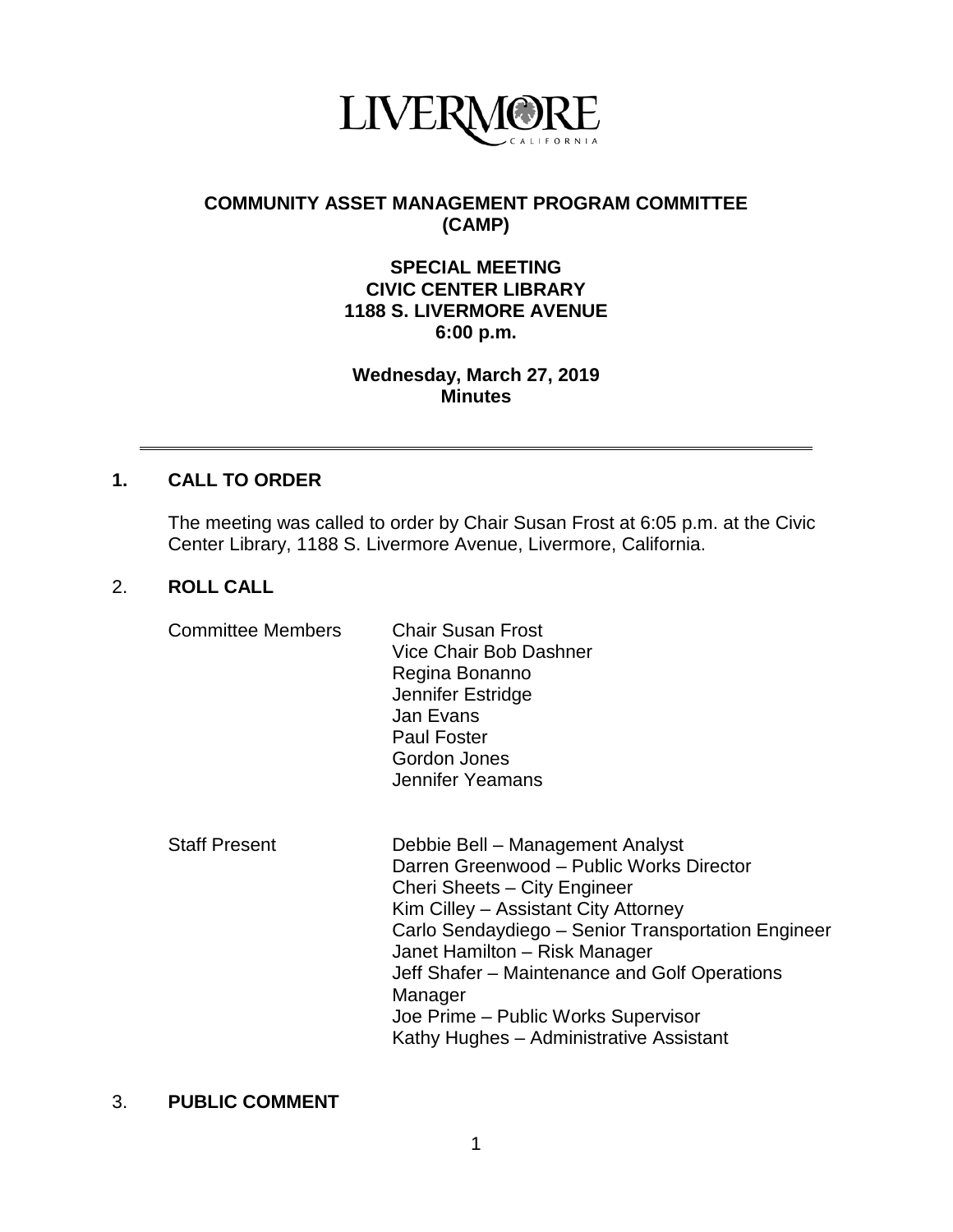Nothing to report.

### 4. **APPROVAL OF MINUTES**

ON A MOTION BY MEMBER BONANNO, SECONDED BY MEMBER YEAMANS, CARRIED ON A 8-0 VOTE, THE JANUARY MINUTES WERE APPROVED AS SUBMITTED.

### 5. **NEW BUSINESS**

5.01 **Asset Management – Sidewalks and Street Trees** – Debbie Bell explained how the meeting would progress. She would start with a presentation to the CAMP Committee. This would be followed up with CAMP questions and answers to Staff. Next would be Public Comments. Debbie asked that anyone who wished to speak to the committee please fill out a speaker card. After Public Comments, the CAMP Committee would discuss the issue and take action. Staff would then summarize the next steps for Asset Management.

#### Staff Presentation

Debbie Bell gave a presentation on Sidewalks and Street Trees. She explained that the City has over \$3 billion in assets and would need to spend \$40 million a year to fully fund the rehabilitation and replacement of all assets. She explained that if the City continues to spend \$10 million per year for maintenance as it is currently doing, in 30 years there will be a \$600 million backlog and that approximately 25% of the City's assets will have failed. She explained how the Asset Management Program was created to help address these issues.

Debbie then briefly went over the City Council's past actions and direction. She said that Council eliminated the sidewalk subsidy program in June of 2018, and directed staff to simplify the process to remove street trees causing sidewalk defects and clarify liability for sidewalk defects. In November 2018, Council directed staff to clarify details of the proposed ordinances and conduct additional public outreach.

Debbie explained that the City of Livermore has always required the adjacent property owner maintain the sidewalks (per California Streets and Highways Code). She explained that the proposed ordinance would state that the adjacent property owner is responsible for sidewalk maintenance and liability adjacent to their front and side yards, and that the City would maintain sidewalks adjacent to City property and at backing lots and pedestrian access ramps.

Debbie then gave a brief overview of the criteria of when a sidewalk would need to be repaired, and the multiple methods of repairs allowed.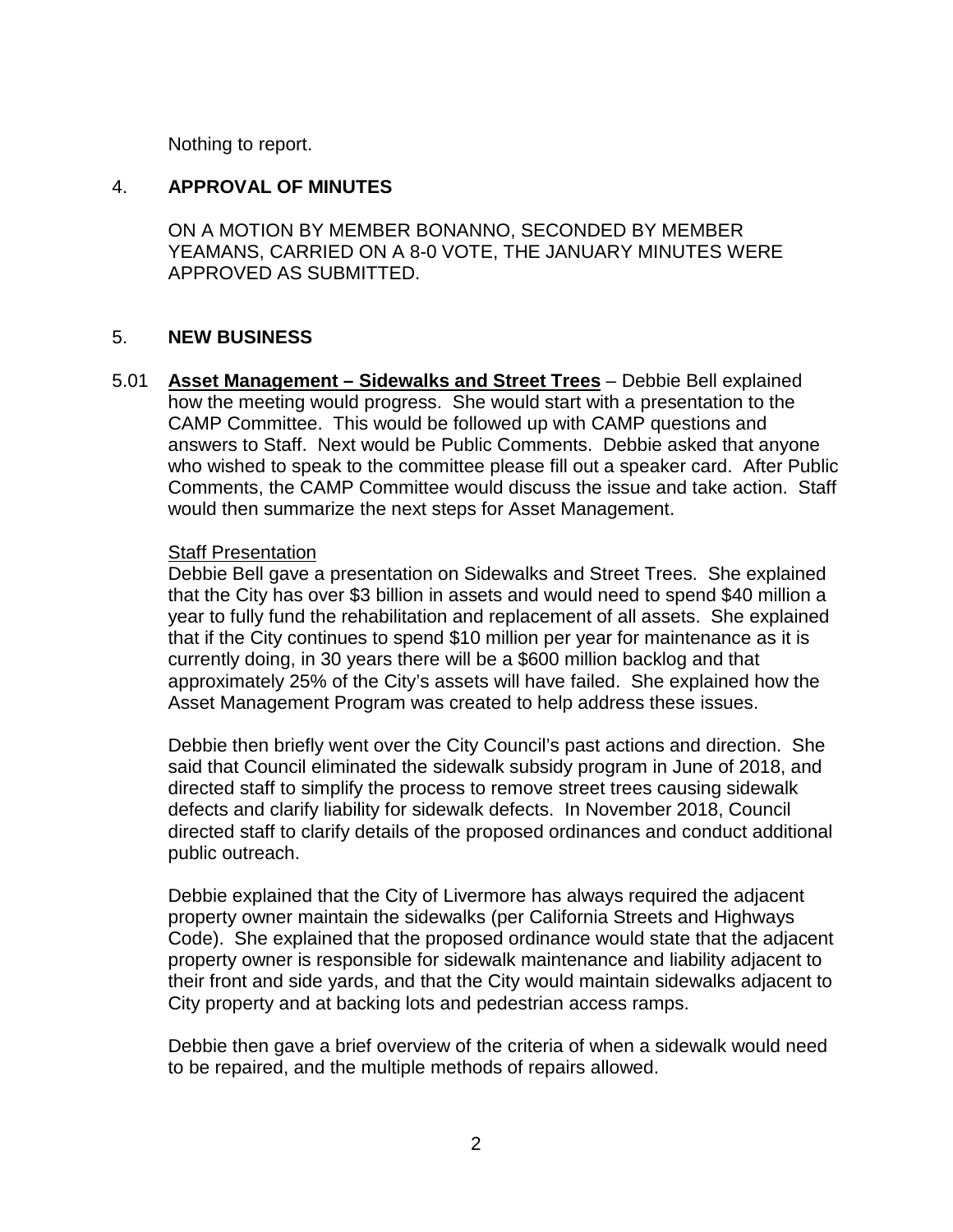Debbie then spoke about the current policies and practices regarding street trees, saying that the Livermore Municipal Code requires adjacent property owners to maintain adjacent street trees. She also mentioned that the current code does not allow for removal of street trees causing sidewalk defects. She explained that the proposed ordinance will continue to require adjacent property owners to maintain street trees in their front and side yards. The proposed changes include:

- The definition of a street tree
- Adds the ability to remove street trees that are causing sidewalk damage (unless pruning or other control measures can help)
- Allows the City to maintain a street tree that is causing a hazard and charge the property owner if they refuse to complete the work.
- Adds replanting requirements.
- Adds fines for non-compliance.
- Requires new or 50% valuation improved lots to irrigate existing adjacent landscape areas.

Debbie then went over the proposed Street Tree replanting policy. They include:

- Plant a 15-gallon replacement and pay \$100 to the Urban Forestry Fund per tree removed.
- If there is no suitable location to replant, the City will recommend another visible location. If no other location on the property is acceptable, a payment of \$200 to the Urban Forestry Fund will be required for each tree removed.
- Replacement trees will be recommended by the City Arborist and will be required to be replanted within 120 days of removal.
- If four or more street trees are requested to be removed per property, it will be referred to the Community Development Department.

### Camp Q/A to Staff

Bob Dashner asked staff what other towns and cities in the surrounding area require property owners to maintain the sidewalks. Debbie listed several cities, including San Jose, Vacaville, Fremont, Antioch, Dublin, Concord, and Santa Rosa that require the property owner maintain and replace the sidewalks.

Jennifer Estridge asked what percentage of the sidewalk were homeowners responsible to maintain prior to the subsidy being approved in 1988. Debbie said that prior to the subsidy, homeowners were responsible for 100% of the maintenance and replacement.

Regina Bonanno asked if there could be a program to give out replacement trees free of charge to residents. Debbie said that staff will include that suggestion in its recommendations when the item goes back to Council. Regina also asked what other cities have this detailed of an Asset Management program in place. Debbie said San Francisco and Palo Alto were working on programs, and Chula Vista passed a bond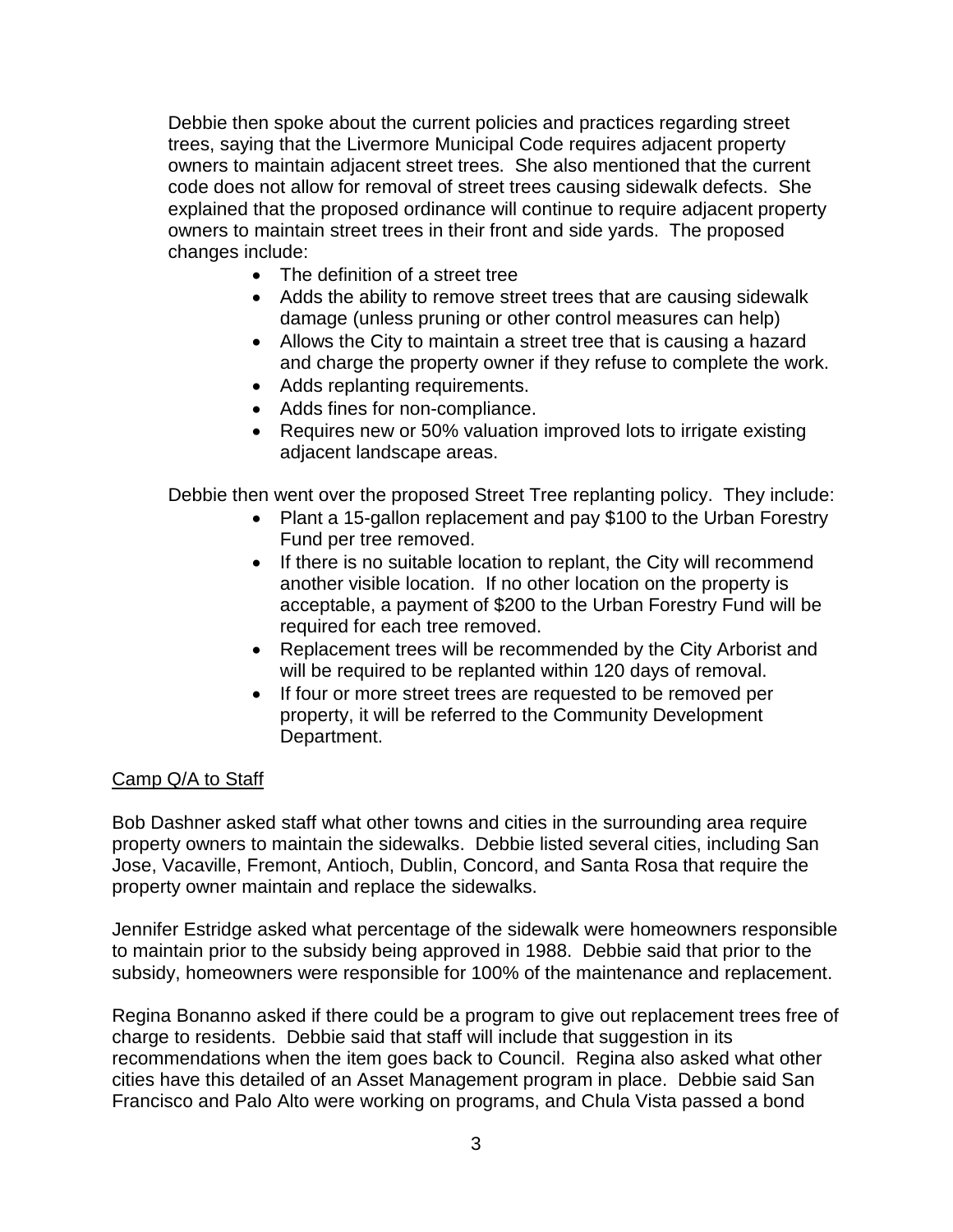#### measure.

Bob Dashner said that he looked at his own insurance policy to see if it would cover the liability, and he didn't see any specific information to the contrary.

#### Public Comment

Residents who filled out speaker cards were given three minutes each to speak on the issue.

Randy Kirchner – Older people will have a problem paying for sidewalk replacement, and said the City should keep the responsibility of repairs. Because of "past practice," the City owns the sidewalks and it should remain the City's responsibility. He also suggested having a special tax on the next ballot, and sending a letter to every homeowner informing them of the proposed changes.

Tom Jefferson – He heard about the meeting by being invited via email. He previously spoke at Council and said that the municipal code defines "street tree" as any plant, flower or shrub. That would mean residents would need permission to remove flowers or shrubs in the right of way. He said it's hard to trust the people writing the ordinance if they don't read it. He also said there is nothing in the ordinance that requires you to replant.

Arthur Palmer – He agree with last two speakers. Asked what the City was doing for him, where the money is being budgeted and where it is actually being used.

Ken Bradley – Without the ordinance the City would be devoid of trees. He thinks a trip and fall lawsuit could bankrupt a homeowner. He said the subsidy was taken away but property taxes weren't lowered. He said he's against the proposed changes.

Brent Siler – The City is spending millions downtown but can't afford to repair sidewalks. He said that staff stated they are following the Streets and Highways Code, but case law says that if there is damage that homeowner did not create, then they are not liable for the repairs. He said the City cannot create a law that gets them out of torte action. He said that if the homeowner did not create or cause the damage, they don't have a duty to repair it.

John Allen – He is a lifelong resident that loves trees but is against the proposed changes. He said it is unaffordable for the entire community and that it is unfair to pick a subset of the population and make them pay for the repairs.

Madeline – She agrees with the need to maintain infrastructure. If a lien is put on a homeowner's property for non-compliance, it will be put on their credit report and can stay on it for up to five years. The issue is fairness and the burden should be equally distributed to everyone. She said her insurance policy does not cover sidewalk liability. She said she planted a tree from a list given to her by a City Arborist, and the tree has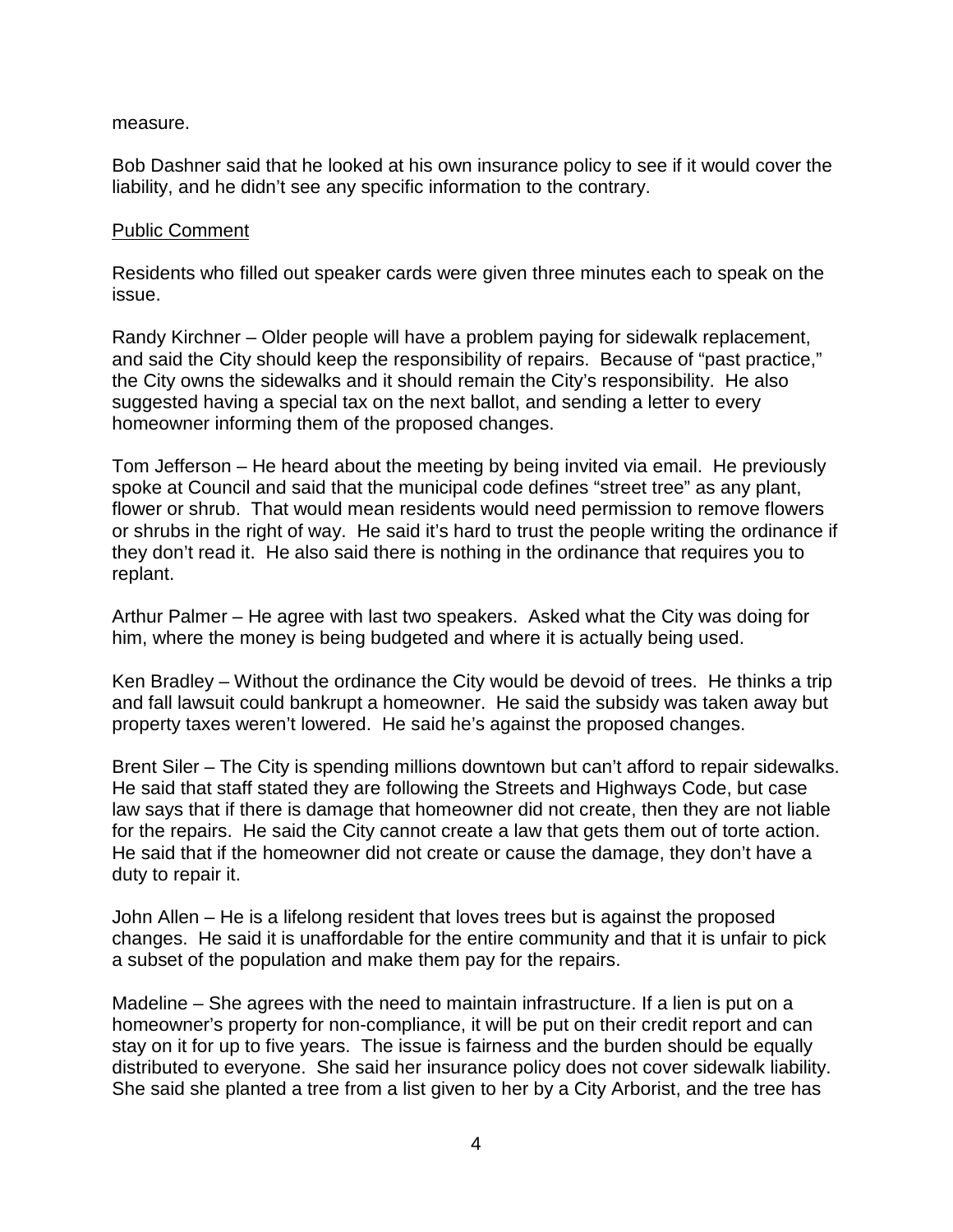already outgrown the planting site. She said arborists should take more care in what they recommend. She asked if there was a list of Cities that have not transferred liability to property owners.

Barbara J. Hill – She called the City in May of 2018 to report a lifted sidewalk in front of her home and has had no response. She said she's scared her insurance does not cover liability.

Ruthann Kirchner – The City has found a way to not have to maintain the sidewalks by passing the cost on to the homeowners. She tripped and called the City who said it is the property owner's responsibility to maintain. She has seen the sidewalks deteriorate over the last 30 years and cannot afford the liability, and might have to move.

Henry Reinstein – He is a 20 year resident. He called his insurance company regarding liability and they could not give him an answer. He said it needs to be addressed in the ordinance. He also asked if you can insure something that you don't own.

Hans Telm – He moved here from Pleasanton, and said that Pleasanton has a massive program to pay for sidewalks. He pays \$700 for the LMD on his property taxes and is on a fixed income. He has reported an uplifted sidewalk in front of his home from tree roots, and nothing has be done about it.

Jay Irish – He is a 26 year resident. He doesn't think it is right to require business owners who are making a 50% improvement to add irrigation on the lot next door just because there is a shortfall of money. He said that years ago the city told people what they need and now the City wants to change everything. He thinks this is extortion and disagrees with the proposed changes. He promised to vote out any Council member that votes to approve them. He suggested creating new revenue by allowing more marijuana sales.

Pam Irish – She asked how the Council could take away a subsidy that was voted in by the residents. She said residents were told that the outlet malls and the downtown theater would generate money to pay for these things. She said her responsibility ends where her property lines ends, and said it's unfair to people who have corner lots because their sidewalk is three times that of their closest neighbors. The City needs to find another way to earn the money for repairs, and said the residents will be watching the Council closely.

Jeanette A. – Resident's questions are not being answered. She asked who would be responsible for repairs to the utility boxes in the sidewalks, and the ADA ramps. She asked how much this would save the City. She said she believes there is inequality in the proposal because she lives on a corner lot near a school. She said replacement trees are inexpensive and that she is against the proposed changes.

George Pavel – In Paraguay, homeowners are responsible for sidewalks, and the results are not good. He is a 30 year resident and he does not want the proposed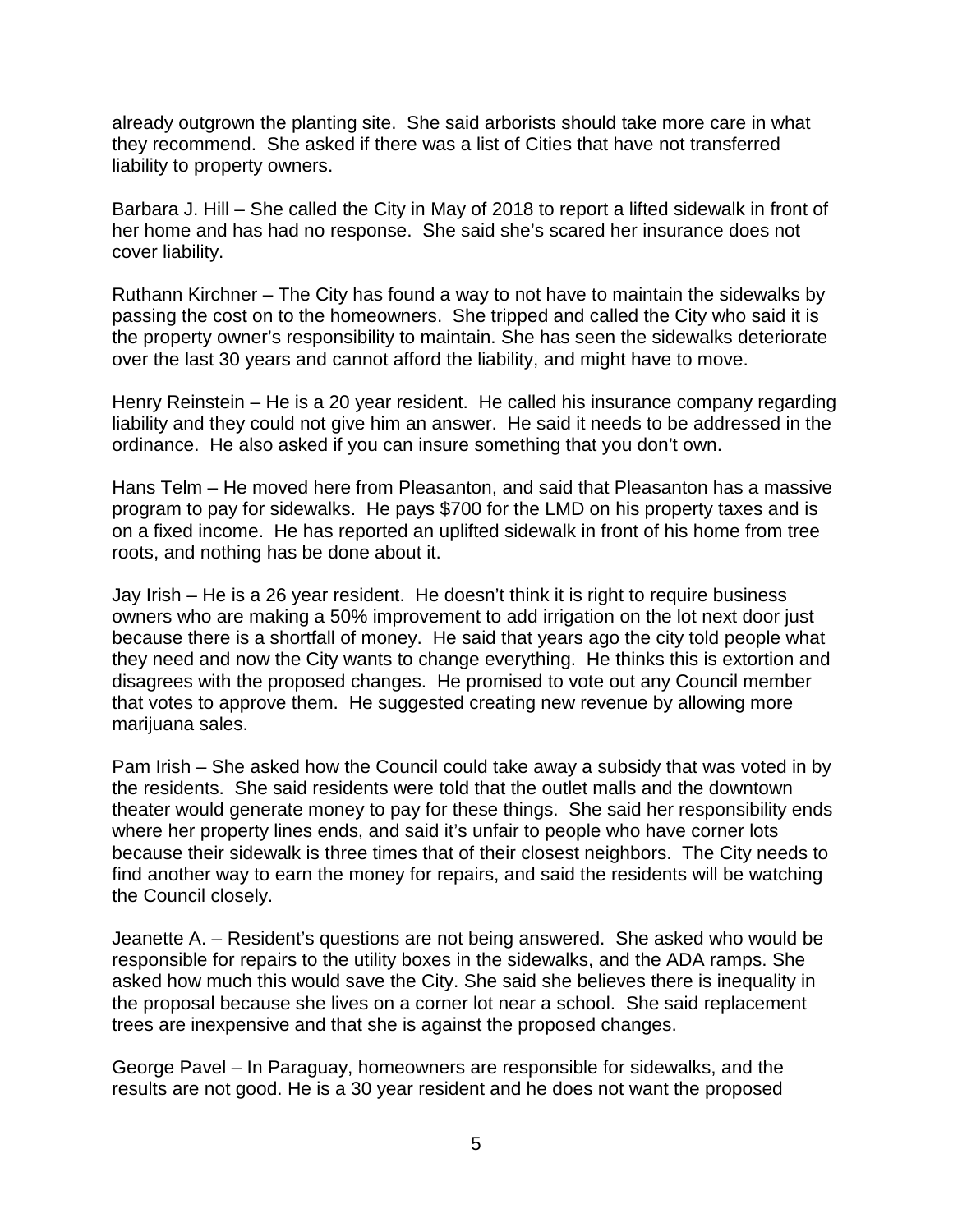changes passed.

Tim – He said it is absurd that the homeowners will be responsible for repairs. He asked if the City holds businesses liable for the sidewalks that front them. He wants to know how long the City has been saving money, where it went, and how long has the City known sidewalks are a big problem? He asked what does the \$40 million include and what is the 8%? He asked how the City defines liability. He is not in favor of the changes and asked where it will all stop.

Don J. – He is a 20 year resident. He said if the ordinance passes, Livermore will look like San Francisco because of all the small replacement trees. He said he's tired of paying for things and not getting anything for it. He said he has two 50-year elms that are lifting the sidewalk but he'll fix it because he loves trees. He said he lives in the downtown district but hasn't seen much maintenance. The City has spent a lot of money on the downtown, and putting the liability on the homeowners is ridiculous.

Rebecca Ferris – She lives in a 92 year old home, and did not plant the trees. She called the City and was given a list of trees to plant as replacements. She took the list to Alden Lane as was told every tree on the list is invasive. She has seen many dead trees throughout the City and they will eventually fall because the City isn't doing anything about them. She said that because it's now an issue, the City wants to dump the responsibility onto the homeowners. She will fight if she has to. She said she has heard the Asset Management message but believes things wouldn't be in as bad shape as they are now if something was done about it long ago. She also thinks that the money being requested for the removal of trees should be put into a fund to help those that can't afford the costs.

Tristan Pico – She said there used to be a program where the City would give away up to five trees per lot, and asked if it could be brought back. She objected to taking away the subsidy over the citizen's will. She doesn't think it's fair to put liability on the residents. She believes the City needs to address deferred maintenance.

Anna Cerri – She is a 10 year resident and thinks putting the liability on the homeowner will bring frivolous lawsuits to individuals. Using liens and fines sets an adversarial tone between residents and the City and makes it feel like a punishment.

Ed – Moved here in 1985, and says that if he's responsible for the sidewalk, then it belongs to him. He maintains what he owns, not what the City owns. The City planted the trees that are causing the problem. If the City transfers the sidewalks to the homeowner, they should be in pristine condition first.

### CAMP Discussion/Action

Darren Greenwood explained that in 1988, Livermore voters approved a measure that permitted the City to assist private property owners in their sidewalk repair obligations by expending "surplus funds" on a 50% subsidy for sidewalk repairs (along with other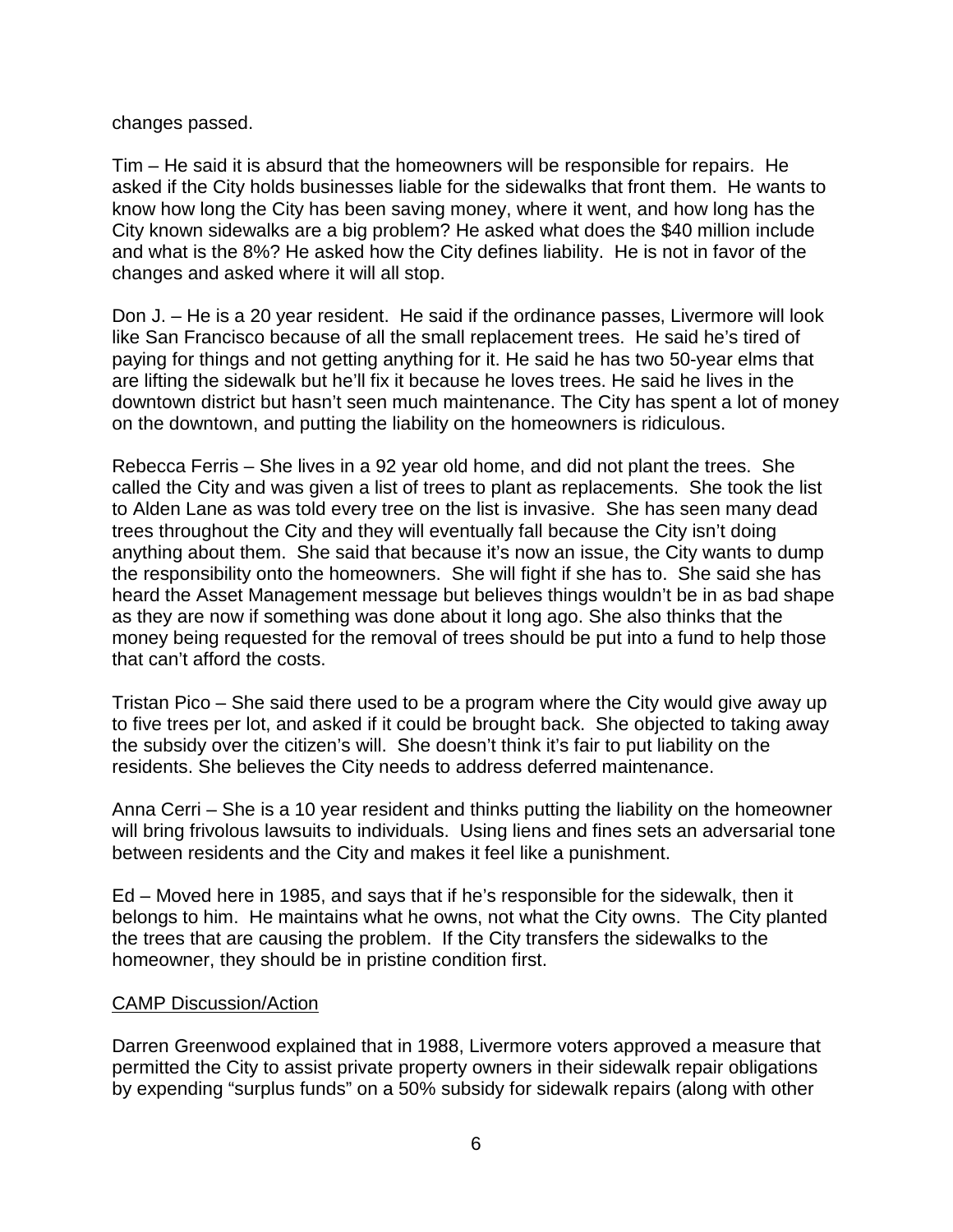projects). These funds were depleted in the early 1990's, at which time the City chose to redirect General Fund dollars to continue the subsidy. In 2007, the City Council approved a reduction in this subsidy to 25% and in 2018, the City Council eliminated the subsidy. He explained that by cutting the program, the City is saving \$300,000 per year, but should be putting away \$1.7 million a year for sidewalk repairs.

Susan Frost asked where would the City be if the ordinance is not amended, how is it handled in the downtown area, and what happened to people on the sidewalk repair waiting list. Debbie Bell said that under the current ordinance, homeowners are not allowed to remove street trees that are causing sidewalk damage. She said that the Downtown LMD funds portions of the downtown sidewalk repairs, and portions are the City's responsibility. She said the people on the sidewalk repair waiting list were given a set amount of time to have their repairs done in order to be eligible for the 25% reimbursement.

Kim Cilley said the Streets and Highways code sets the tone for the ordinance, and that Livermore gives more time to comply than the code does. She said the goal is to achieve voluntary compliance, and make the sidewalks safe. She said that if someone else damages the sidewalk (PG&E, Livermore Sanitation), they would be responsible for the repairs. She said the ordinance provides a portion of liability between the City and the homeowners, and that the process is already in place.

Jennifer Yeamans said that Livermore has 90,000 residents and she wished that there could be a perfect solution for everyone. She suggested it would be helpful if the issue of liability had its own discussion.

Janet Hamilton said that the reason insurance companies state they won't pay is because they first ask if there is an ordinance in place. If there is, they will pay.

Regina Bonanno agreed with Jennifer Yeamans and said the issue of liability needs to be articulated better. She said the City has had public outreach on Asset Management at Farmer's Markets and on Facebook and the City website. She said the CAMP Committee has been meeting for three years and has never had a member of the public attend a meeting. She mentioned there is good information on the website regarding Asset Management. She said that the Committee has had three years to go over all the data and see each section as part of the bigger picture. She said that there are good resources available online for residents to see where the money goes.

Jennifer Estridge agreed with the liability issue questions and would like more information.

Gordon Jones asked how much revenue is brought in from the outlet malls. He also suggested getting endorsements for the types of tree replacements from Alden Lane Nursery.

Jan Evans thanked the residents for attending.